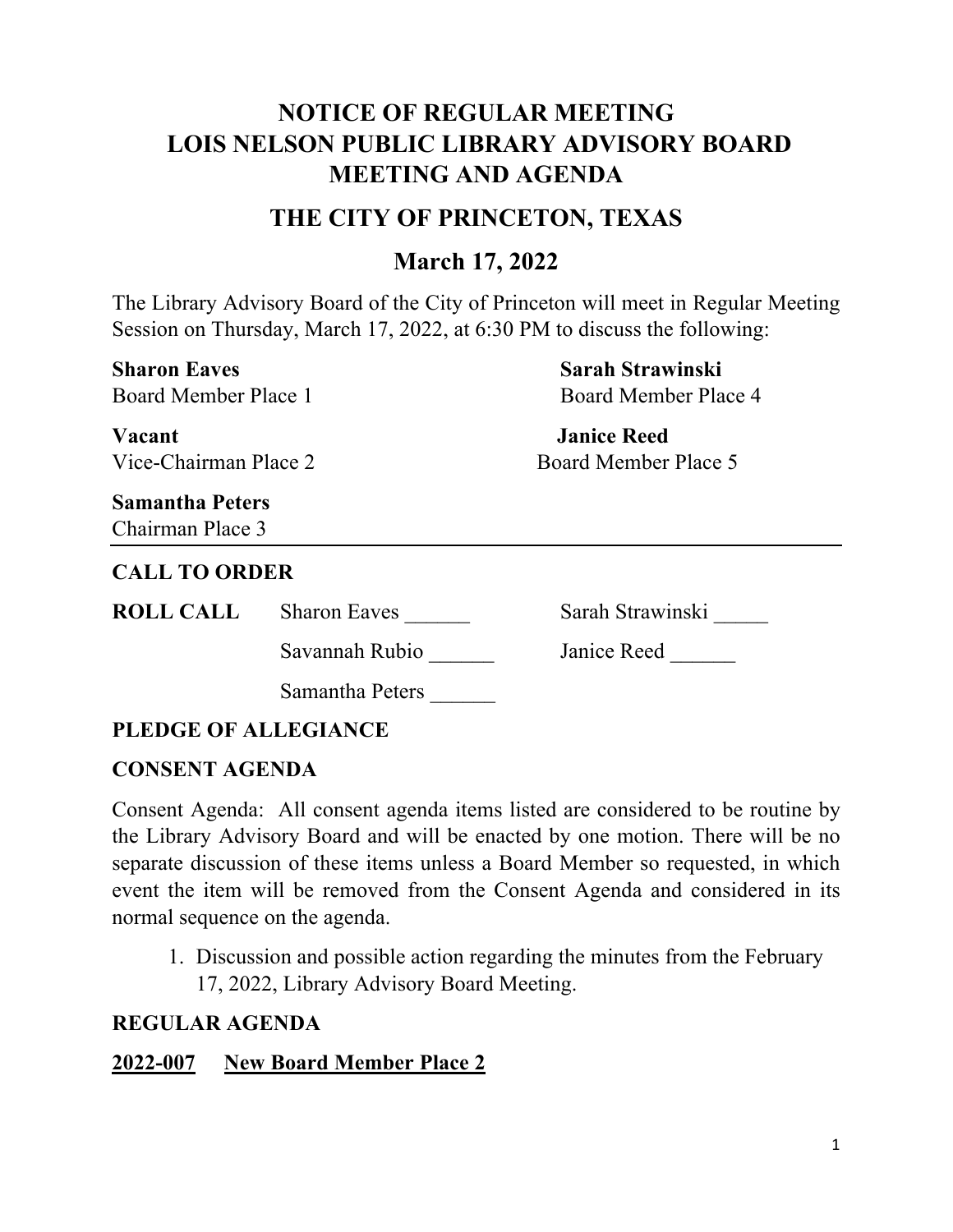Discussion and possible action regarding the appointment of Janice Reed to replace Savanna Rubio - Place 2 on the Lois Nelson Public Library Advisory Board.

#### **2022-008 Appoint new Vice-Chairman**

Discussion and possible action regarding the appointment of a new Vice-Chair to replace Savannah Rubio – Place 2.

#### **2022-009 Appointment of new Secretary**

Discussion and possible action regarding appointment of new board Secretary to replace Sarah Strawinski.

#### **2022-010 Programs/Initiatives**

Discussion and possible action regarding proposed upcoming programs/initiatives: Community Library, Advisory Board Book of the Month, Guest Book Reviews, Social Media Book Club, & PISD Partnership.

#### **2022-011 Monthly Report/April Meeting**

Discussion and possible action regarding the monthly report and the April meeting.

#### **2022-012 Future Agenda Items**

Possible action to approve request for items to be placed on a future agenda and NOT for discussion of these request.

### **REPORT AGENDA**

1) Next Regular meeting, Thursday, April 21, 2022  $\omega$  6:30 p.m.

### **ADJOURNMENT**

## **CERTIFICATE**